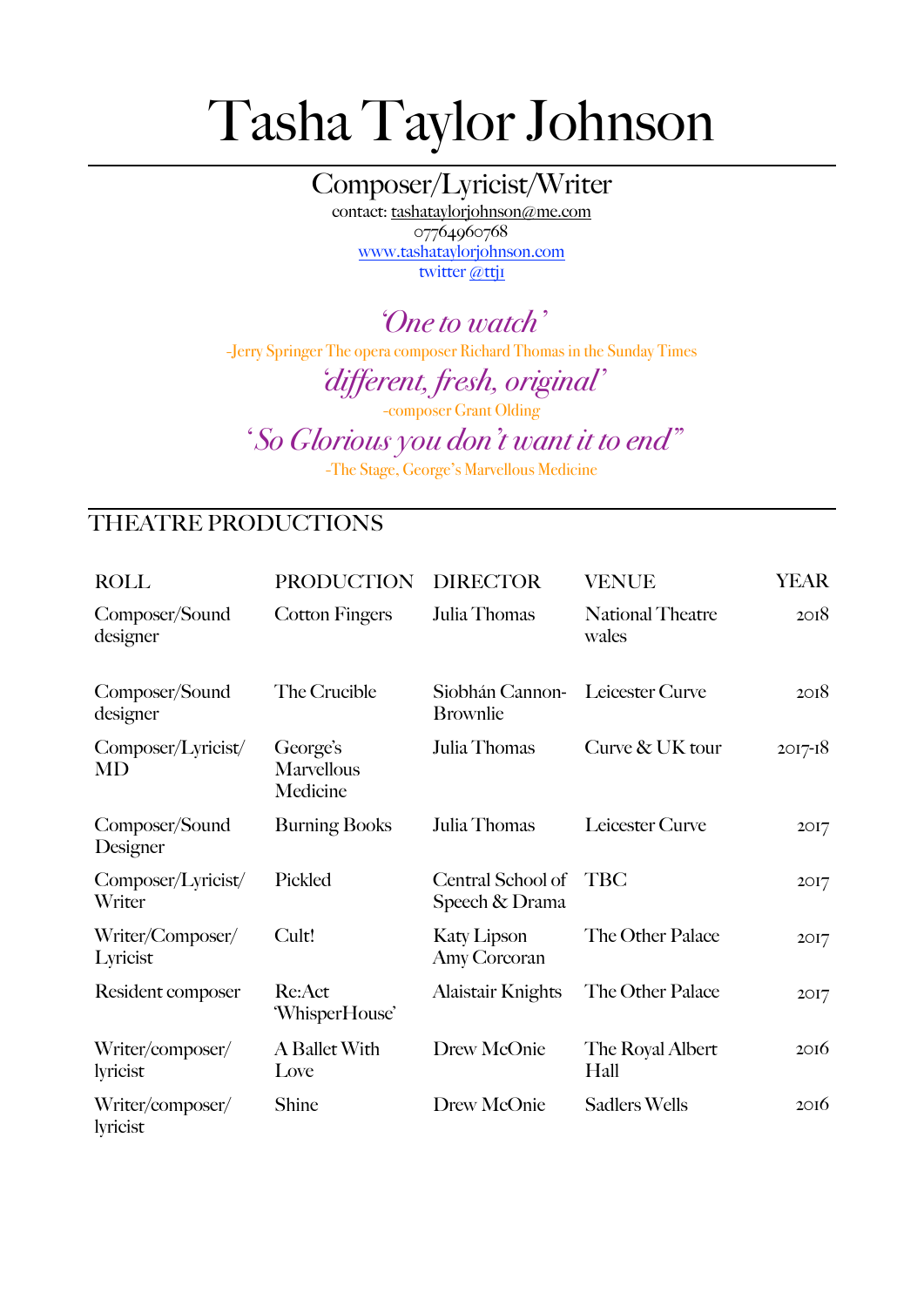| Writer/composer/<br>lyricist    | The Journey Song                    | Jill Tukey/<br><b>National Youth</b><br><b>Ballet</b>                            | <b>Sadlers Wells</b>                   | 20I6             |
|---------------------------------|-------------------------------------|----------------------------------------------------------------------------------|----------------------------------------|------------------|
| Writer/composer/<br>lyricist/MD | <b>Making Midnight</b>              | Drew McOnie                                                                      | Latitude Festival                      | 2OI <sub>4</sub> |
| Writer/composer/<br>lyricist/MD | Good Morning<br>Midnight            | Drew McOnie                                                                      | The Jermyn Street<br>Theatre           | 2O <sub>13</sub> |
| Composer/Sound<br>designer      | <b>Cotton Fingers</b>               | Julia Thomas                                                                     | NT wales                               | 2OI8             |
| TV & FILM                       |                                     |                                                                                  |                                        |                  |
| Composer                        | Clean as You Like<br><b>SHORT</b>   | Theresa Vargard<br>Edinburgh TV<br>festival                                      | <b>Masked Pony</b><br>productions      |                  |
| Composer $\&$<br>Lyricist       | Clean as you Like<br><b>TRAILER</b> | Theresa Vargard<br>Edinburgh TV<br>festival                                      | <b>Masked Pony</b><br>Productions      | 20I8             |
| Composer/MD/<br>Performer       | Rinderland                          | Graham Stuart/<br>Channel 4                                                      | <b>ITV</b> studios                     | 2017/18          |
| <b>AWARDS</b>                   |                                     |                                                                                  |                                        |                  |
| Winner                          |                                     | <b>Cameron Mackintosh</b><br><b>Resident Composer</b><br>Scheme, Leicester Curve |                                        | 2017             |
| Winner                          |                                     | From Page to Stage festival<br>By Aria Entertainment                             |                                        | 20I7             |
| Shortlisted                     | Old Vic 12                          |                                                                                  |                                        | 2OI7             |
| <b>RECORDINGS</b>               |                                     |                                                                                  |                                        |                  |
| <b>ROLL</b>                     | <b>TITLE</b>                        | <b>LABEL</b>                                                                     |                                        | <b>YEAR</b>      |
| Composer/Performer/<br>producer | Feed Your Ego                       |                                                                                  | Quiffman Records                       | 2OI <sub>3</sub> |
|                                 |                                     |                                                                                  |                                        |                  |
| <b>OTHER EMPLOYMENT</b>         |                                     |                                                                                  |                                        |                  |
| <b>ROLL</b>                     | <b>PRODUCTION</b>                   | <b>VENUE</b>                                                                     | <b>COMPANY</b>                         | <b>YEAR</b>      |
| <b>Vocalist/Actress</b>         | Been So Long<br>(film Musical)      | East London/<br>on location                                                      | Che Walker/Arthur<br>Darvill for FILM4 | 2017             |
| Lisa/cover sophie Mamma Mia!    |                                     | West End and<br><b>International Tour</b>                                        | Judy Cramer,<br>Littlestar             | 2011-2013        |